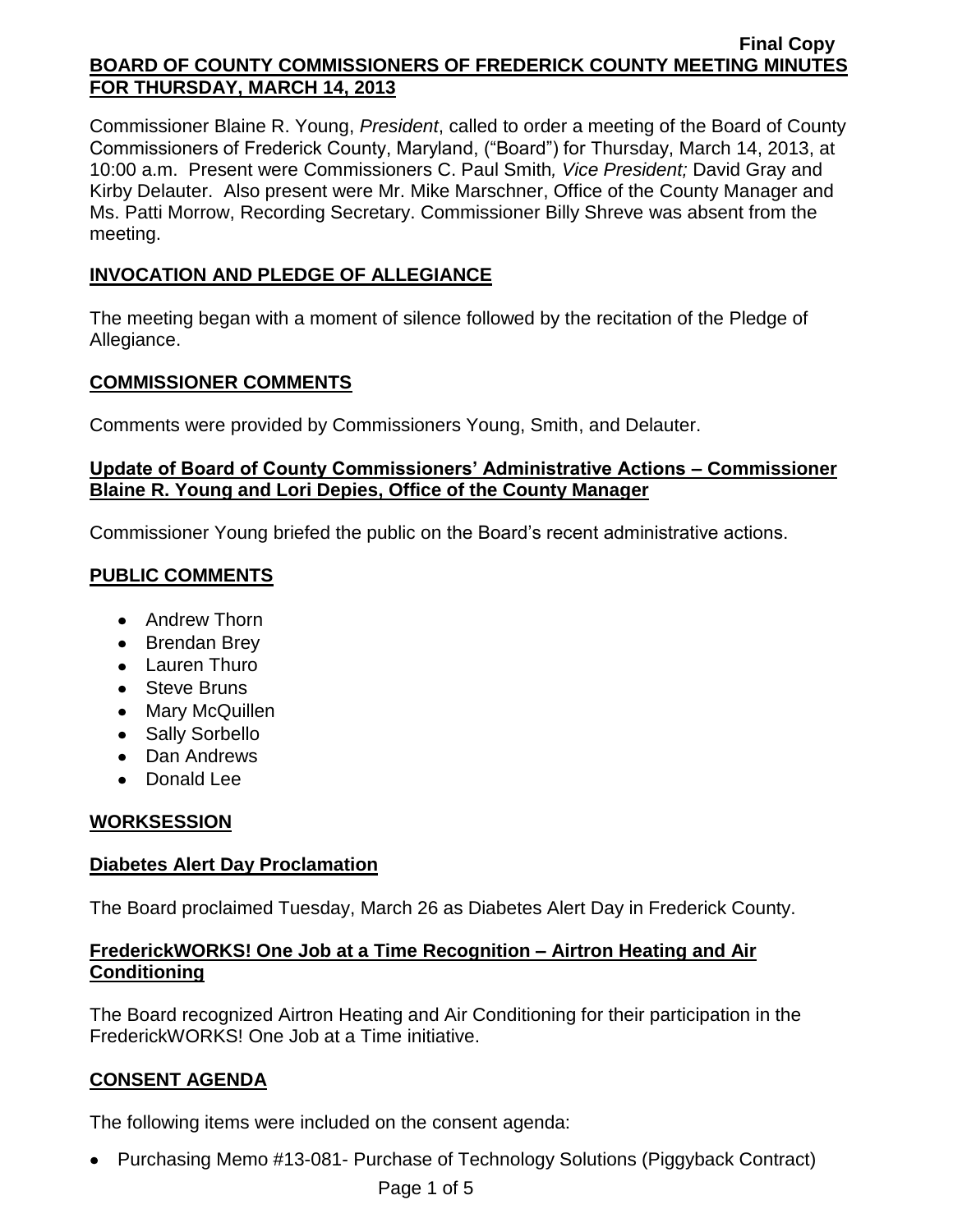- Purchasing Memo #13-091 Bid #13-13, Herbicide Application Right-of-Way Weed **Control**
- Purchasing Memo #13-107 Legal Services for Department of Social Services (Contract Renewal)
- Purchasing Memo #13-108 Uniform Rental Services (Piggyback Contract)
- Purchasing Memo #13-111 Bid #13-CP-07, Roof Replacements at Senior Center and Animal Control (Bonded Applicators, Inc.). This item was divided into two parts.
- Board of Education Current Expense Fund Amendment #1-13 (No county budget transfer required)

*Motion to approve the consent agenda as amended – Passed 4-0.*

| <b>COMMISSIONERS</b> | <b>MOTION</b> | <b>SECOND</b> | <b>YES</b> | <b>NO</b> | <b>ABSTAIN</b> | <b>NOT PRESENT</b> |
|----------------------|---------------|---------------|------------|-----------|----------------|--------------------|
| Young                |               |               |            |           |                |                    |
| <b>Smith</b>         |               |               | Δ          |           |                |                    |
| <b>Shreve</b>        |               |               |            |           |                |                    |
| Gray                 |               |               |            |           |                |                    |
| <b>Delauter</b>      |               | ́             | A          |           |                |                    |

Purchasing Memo #13-111- Roof Replacement at 401 Sagner Avenue (Cole Roofing Company, Inc.)

Ms. Sue Barthol and Mr. Dave Ennis, Public Works Division, commented on the roof. Staff was directed to provide additional information at the Board's March 21 meeting.

### **PUBLIC HEARINGS**

### **Proposed Amendments to the Frederick County Water and Sewerage Plan Fall 2012 Cycle – Tim Goodfellow, Community Development Division**

Commissioner Young swore in all who would testify.

A public hearing was held, as duly advertised, on the proposed amendments to the Frederick County Water and Sewerage Plan.

Mr. Goodfellow presented the requested amendments.

### WS-12-08 – Frall Developers, Inc.

Mr. Rand Weinberg, Esquire, Miles and Stockbridge, and Mr. Ron Thompson, Van Mar Associates, Inc., representing the applicant, commented on the request.

Mr. Ron Winebrenner, Utilities and Solid Waste Management Division and Ms. Kathy Mitchell, Office of the County Attorney, commented on the request.

There was no public comment.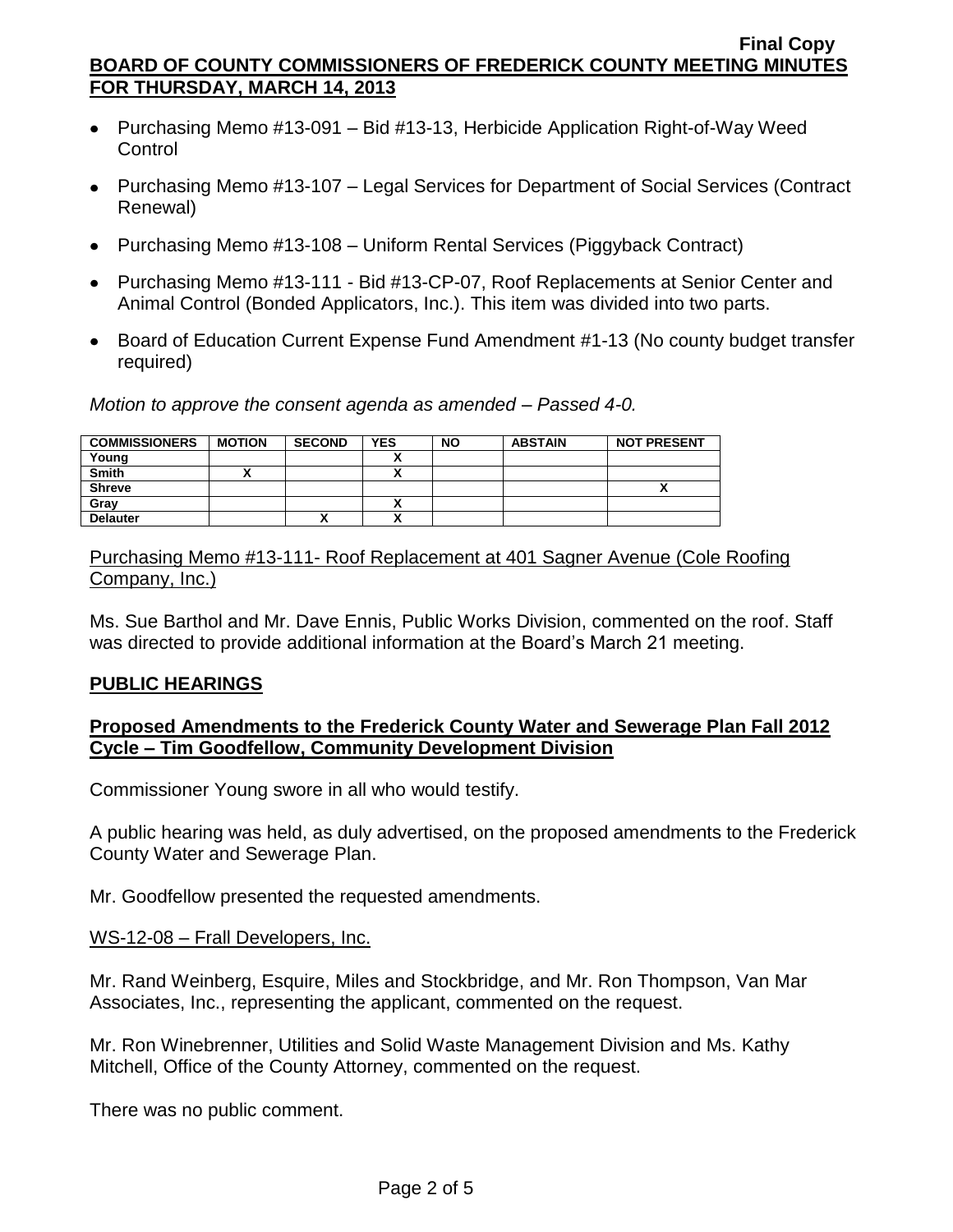*Motion to continue the public hearing - Frall Developers, Inc., Tax Map 79, Parcel 9, Yeagertown Road - request reclassification of 34 acres from W-4 Dev., S-4 Dev. to W-3 Dev., S-3 Dev. to April 11, 2013 – Passed 4-0.*

| <b>COMMISSIONERS</b> | <b>MOTION</b> | <b>SECOND</b> | <b>YES</b> | <b>NO</b> | <b>ABSTAIN</b> | <b>NOT PRESENT</b> |
|----------------------|---------------|---------------|------------|-----------|----------------|--------------------|
| Young                |               |               |            |           |                |                    |
| <b>Smith</b>         |               |               |            |           |                |                    |
| <b>Shreve</b>        |               |               |            |           |                |                    |
| Gray                 |               |               |            |           |                |                    |
| <b>Delauter</b>      |               | ~             |            |           |                |                    |

WS-12-09 - Monocacy Ventures, Monocacy Investments MC, Monocacy Investments CI

Mr. Bob Dalrymple, Esquire, Linowes and Blocher, LLP, representing the applicant, commented on the request.

There was no public comment.

*Motion to approve - Monocacy Ventures, Monocacy Investments MC, Monocacy Investments CI, Tax Map 88, part of Parcels 24, 44, 45, west side of Ed McClain Road, south of Bush Creek - request reclassification of 379+/- acres from W-4 Dev., S-4 Dev. to W-3 Dev., S-3 Dev. as presented – Passed 3-0-1.*

| <b>COMMISSIONERS</b> | <b>MOTION</b> | <b>SECOND</b> | <b>YES</b> | <b>NO</b> | <b>ABSTAIN</b> | <b>NOT PRESENT</b> |
|----------------------|---------------|---------------|------------|-----------|----------------|--------------------|
| Young                |               |               |            |           |                |                    |
| Smith                |               |               |            |           |                |                    |
| <b>Shreve</b>        |               |               |            |           |                |                    |
| Gray                 |               |               |            |           |                |                    |
| <b>Delauter</b>      |               | Λ             |            |           |                |                    |

WS-12-10 - Baker Park East, LLC

Mr. Jason Wiley, Elm Street Development, representing the applicant, commented on the request.

There was no public comment.

*Motion to approve - Baker Park East, LLC, Tax Map 67, Parcel 14, northwest side of Gas House Pike within the City of Frederick - request reclassification of 64 acres from W-5 Dev. and W-4 Dev. to W-3 Dev. and from S-5 Dev. and S-4 Dev. to S-3 Dev. as presented – Passed 4-0.*

| <b>COMMISSIONERS</b> | <b>MOTION</b> | <b>SECOND</b> | <b>YES</b> | <b>NO</b> | <b>ABSTAIN</b> | <b>NOT PRESENT</b> |
|----------------------|---------------|---------------|------------|-----------|----------------|--------------------|
| Young                |               |               |            |           |                |                    |
| <b>Smith</b>         |               |               |            |           |                |                    |
| <b>Shreve</b>        |               |               |            |           |                |                    |
| Grav                 |               |               |            |           |                |                    |
| <b>Delauter</b>      |               | Λ             |            |           |                |                    |

### **Proposed Resolutions to Amend Water and Sewer Rules and Regulations – Kevin Demosky, Utilities and Solid Waste Management Division**

A public hearing was held, as duly advertised, on the proposed resolutions to amend the water and sewer regulations.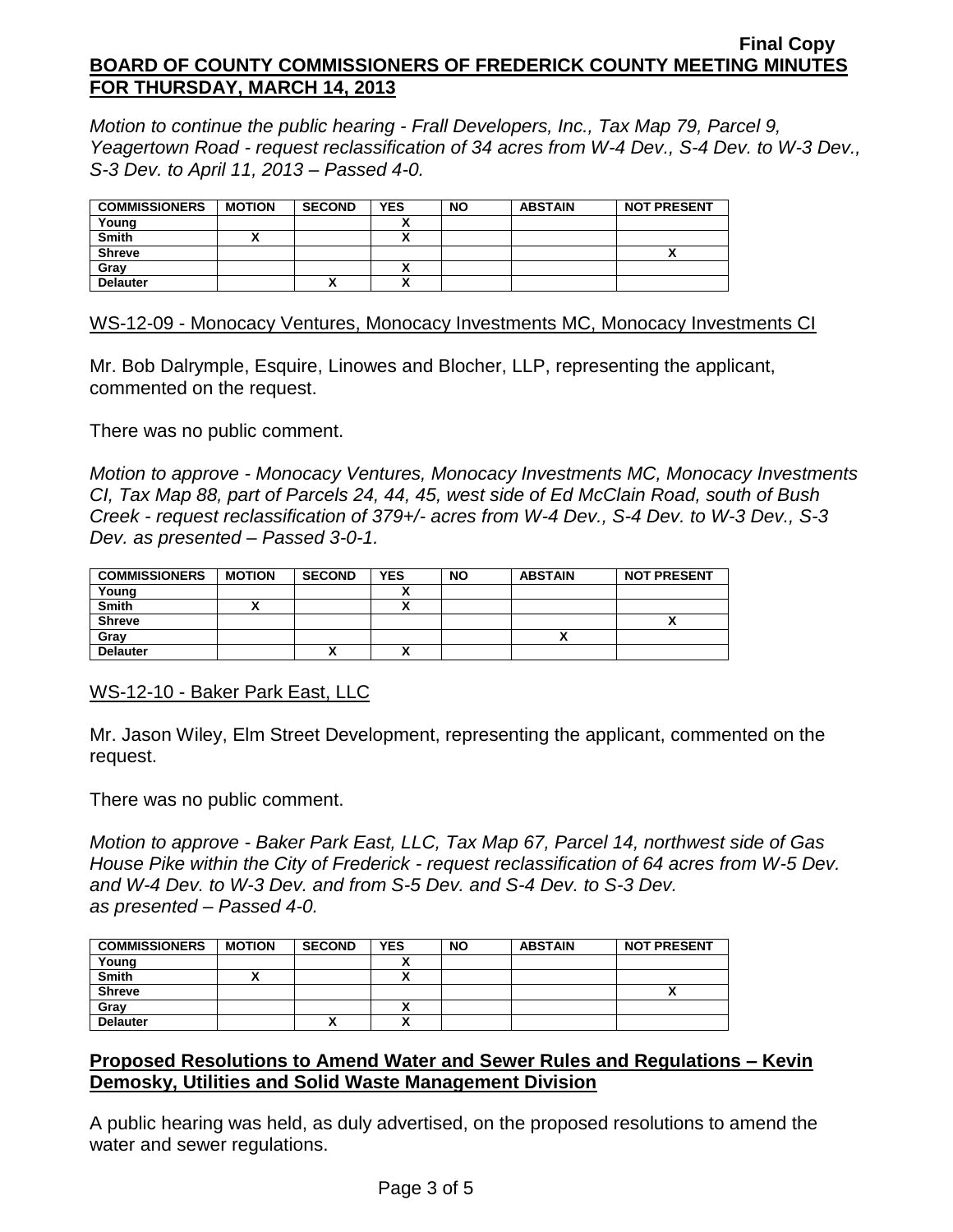Mr. Demosky presented the proposed resolutions.

(Commissioner Delauter left the meeting.)

Proposed resolution to implement the Public Improvements Agreement option

There was no public comment.

*Motion to approve and adopt the proposed resolution with an effective date of March 14, 2013 – Passed 2-1.*

| <b>COMMISSIONERS</b> | <b>MOTION</b> | <b>SECOND</b> | <b>YES</b> | <b>NO</b> | <b>ABSTAIN</b> | <b>NOT PRESENT</b> |
|----------------------|---------------|---------------|------------|-----------|----------------|--------------------|
| Young                |               |               |            |           |                |                    |
| Smith                |               | Λ             |            |           |                |                    |
| <b>Shreve</b>        |               |               |            |           |                |                    |
| Grav                 |               |               |            |           |                |                    |
| <b>Delauter</b>      |               |               |            |           |                | Λ                  |

(A copy of the approved/adopted resolution can be obtained in the County Manager's Office or from the county's website, [www.FrederickCountyMD.gov.](http://www.frederickcountymd.gov/))

(Commissioner Delauter returned to the meeting.)

Proposed resolution to allow the lease of production-based water capacity

Public comment was heard from:

• Dan Andrews, Flying Dog Brewery

*Motion to approve and adopt the proposed resolution – Passed 4-0.*

| <b>COMMISSIONERS</b> | <b>MOTION</b> | <b>SECOND</b> | <b>YES</b> | <b>NO</b> | <b>ABSTAIN</b> | <b>NOT PRESENT</b> |
|----------------------|---------------|---------------|------------|-----------|----------------|--------------------|
| Young                |               |               |            |           |                |                    |
| Smith                |               |               |            |           |                |                    |
| <b>Shreve</b>        |               |               |            |           |                |                    |
| Gray                 |               |               |            |           |                |                    |
| <b>Delauter</b>      |               |               |            |           |                |                    |

(A copy of the approved/adopted resolution can be obtained in the County Manager's Office or from the county's website, [www.FrederickCountyMD.gov.](http://www.frederickcountymd.gov/))

# **ADMINISTRATIVE BUSINESS**

### **Legislative Issues – John Mathias, Office of the County Attorney and Ragen Cherney, Office of the County Manager**

Mr. Mathias briefed the Board on the issues before the Frederick County delegation members.

*No action was taken.*

# **COMMISSIONER COMMENTS**

None.